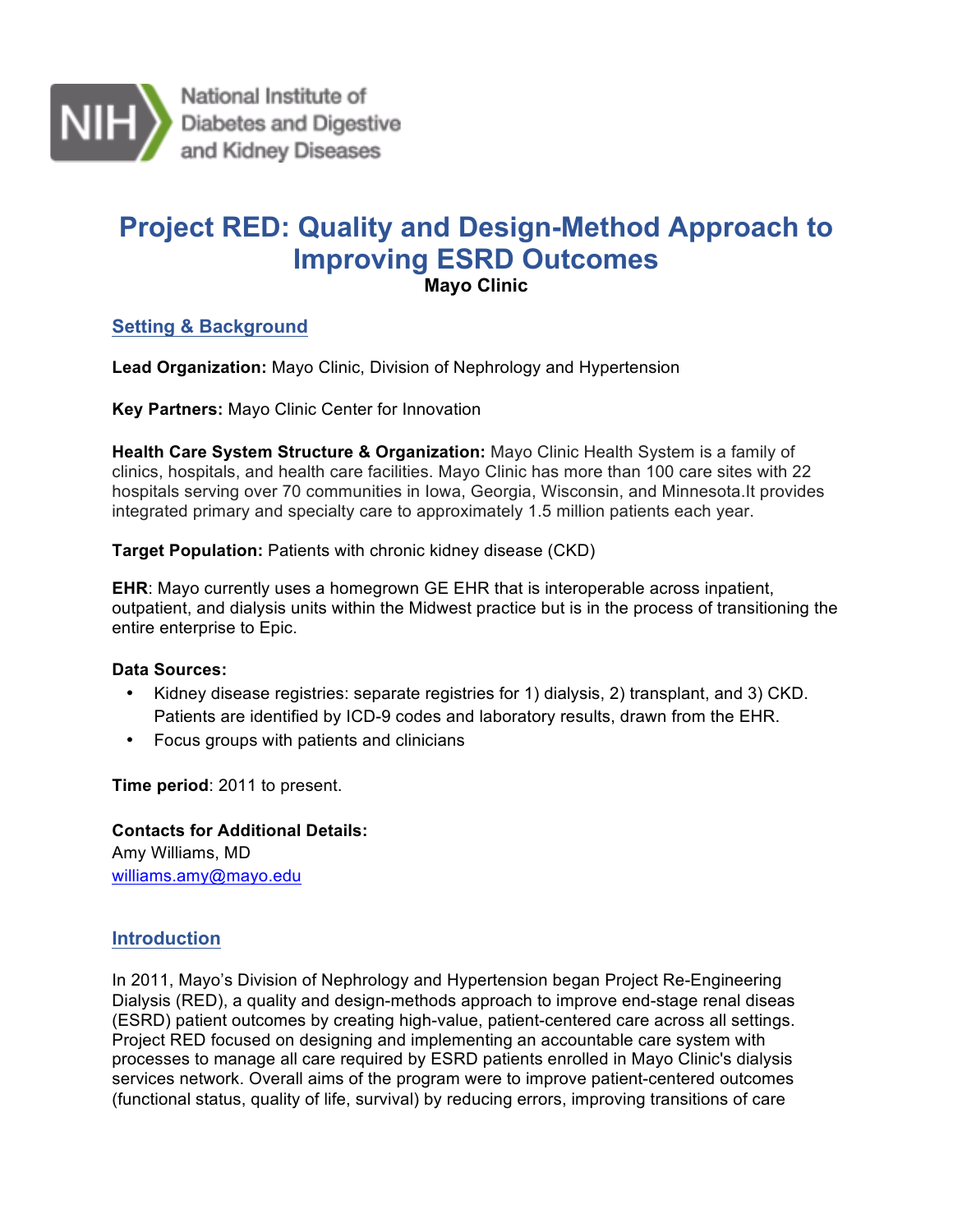across settings, and implementing patient-centered care and education/communication. Simultaneously, the program aims to meet external regulatory agencies' and Mayo's quality, safety, and service goals.

 The team drew on seven years of patient data to determine where to most effectively deploy resources. Formative research indicated the following findings.

- 60% of patients initiate dialysis therapy in the hospital.
- 50% of the cost of care is related to hospitalizations—either for start of dialysis or death.
- • Only 16% of ESRD patients start dialysis with a functioning arteriovenous (AV) fistula or graft.
- • Patients remaining on in-center hemodialysis at Mayo longer than 6 months were more likely to be male and/or have DM.

Based on this analysis, Project RED aims to:

- Decrease the hospitalization rate;
- Decrease catheter use at hemodialysis start;
- Decrease costs in outpatient clinics;
- Increase patient satisfaction; and
- Increase patient-centered outcomes.

### **Methods**

Key elements for developing and implementing Project RED include:

- Establishing and maintaining the Project RED team;
- Identifying patients with CKD and ESRD from the EHR;
- Conducting qualitative research with patients and caregivers;
- Identifying themes from EHR data and qualitative research;
- Evaluating potential interventions against identified patient needs; and
- Implementing and monitoring interventions.

#### **Establishing and Maintaining the Project RED Team**

 Mayo's Division of Nephrology and Hypertension's partnered with the Mayo's Center for Innovation to create a multidisciplinary Project RED team including nephrology physicians, advanced practitioners (nurse practitioners, physician assistants), allied health professionals (nurses, dietitians, social workers, pharmacists), quality improvement staff, systems and procedures staff (for project management), and a design engineer.

 The design engineer had no previous clinical experience and was trained at the New York School of Design. She was brought in to "think outside the box" and to focus on systems issues related to patient care. The engineer worked with Project RED full-time for approximately one year and was available for ongoing consulting (approximately 0.3 FTE).

 To facilitate meeting goals and timelines and engage major stakeholders, the project management team organized into an Executive Oversight Group and four working groups to focus on: 1) outpatient and transitions of care for ESRD; 2) inpatient care; 3) outpatient CKD care; and 4) patient education. The working groups are co-led by a physician and a non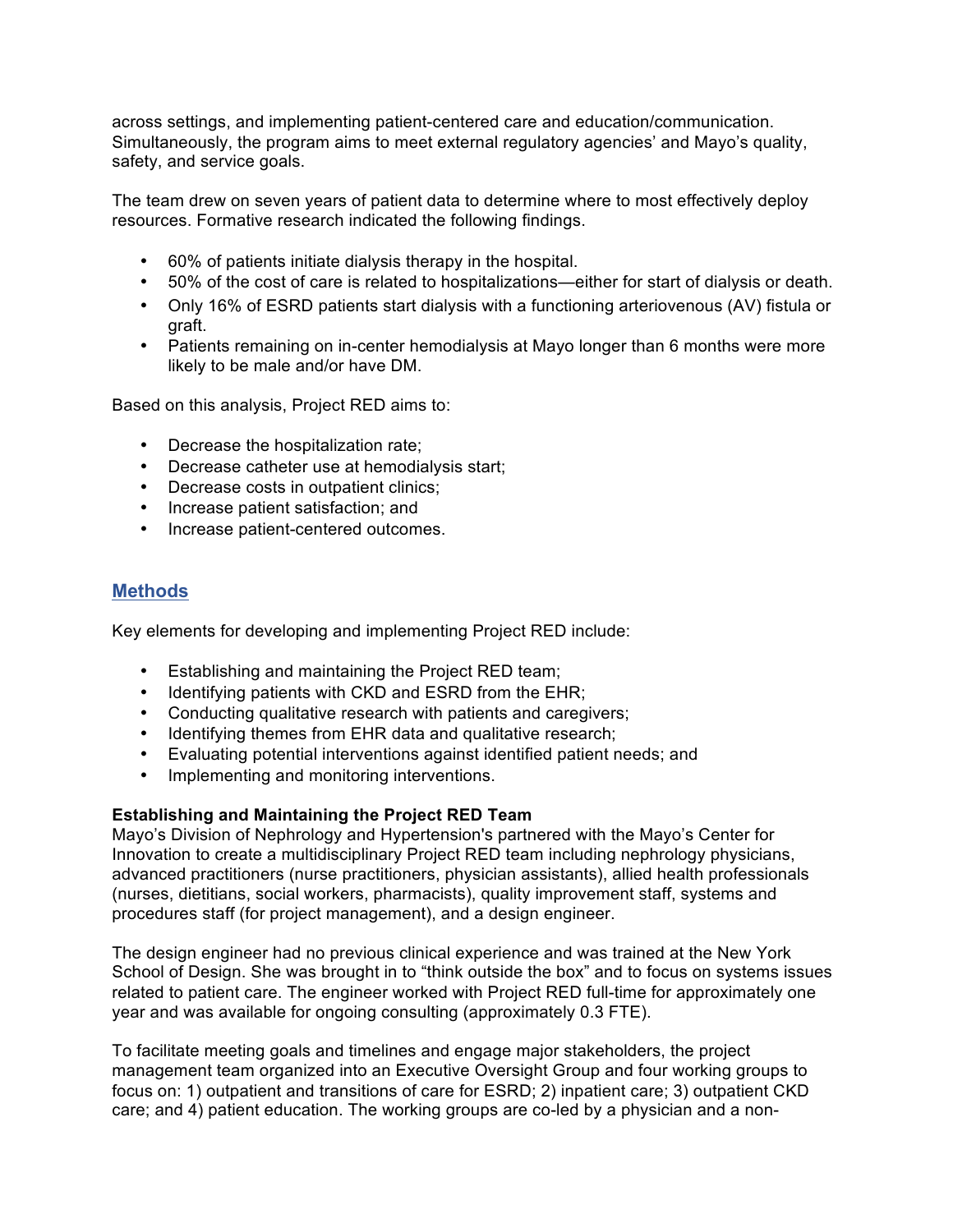physician clinician/leader (e.g., nurse practitioner, physician assistant, dietitian) and are made up of additional clinicians and allied health or support staff as appropriate.

 The Project RED team meets weekly for 1.5 hours. Each working group meets separately and reports back to the full Project RED team. To ensure diffusion across Mayo Clinics, the Project RED team meets monthly with heads of all CKD Clinic sites and Dialysis Unit Directors to oversee implementation and efficacy of interventions. The Project RED team reviews a dashboard showing the status of interventions across all care sites and shares monthly progress reports with leadership. Individual Clinic, Hospital and Dialysis Unit heads can share implementation challenges with the Project RED team to ensure these issues are addressed.

#### **Identifying Patients with CKD and ESRD from the EHR**

 The Mayo CKD Clinic tracks all CKD clinic (n = 1,000/year), dialysis (n = 450), and transplant (n = 174/year) patients who receive care within the clinic. Mayo's EHR includes automated alerts eGFR result < 25 ml/min/1.73 m<sup>2</sup>. Once referred to the CKD Clinic, patients are included in the CKD Clinic registries. Additionally, Mayo's EHR is linked to the Renal Data system, which includes data for all patients who receive dialysis throughout the system. These data are pulled improvement staff can query patient data going back 7 years. to primary care providers that encourages referral to the CKD clinic when a patient receives an from the EHR and the dialysis machine and nursing documentation. Providers and quality

#### **Conducting Qualitative Research with Patients and Caregivers**

 An interview/observation process was conducted to develop a thorough understanding of patient and caregiver needs, motivations, and aspirations. The design engineer carried out qualitative observation and interviews with patients preparing for or treated with dialysis or kidney transplant within the Mayo Clinic Dialysis Services, as well as with their caregivers. Patients with diverse co-morbidities, ages, and genders were included. Eighty-one (81) patients and 21 caregivers participated in interviews/observation. As part of the observation, the design engineer met with patients and caregivers in their homes and attended medical and dialysis appointments. Interviews were conducted primarily in a one-on-one setting (with one focus perceptions across subsets of patients. Pre-specified frameworks for the structured interviews, observations, and focus group were created around patient demographics and six analytical stages in the care continuum: prevention; presentation; diagnosis; treatment; recovery; and care group) using open-ended questions to evoke similarities and differences in expectations and management.

#### **Identifying Themes from EHR Data and Qualitative Research**

 Using information from the interviews/observations and EHR data (demographics, medical data including dialysis or CKD-related quality metrics and disease trajectory, hospitalizations, all outpatient visits), the engineer developed eight patient personas. The eight personas are available on the Managing Chronic Disease Populations through Health Information Technology Wiki. Based on the personas, five patient needs were identified:

- **Shared Decision Making**: Non-paternalistic discussion between the patient and the care team around goals within the community.
- **Collaboration and Empowerment**: Effectively exchanging information to set up mutual understanding and success for the entire community.
- **Open and Honest Communication**: Transparency of cost, data, modalities, and delivery of care.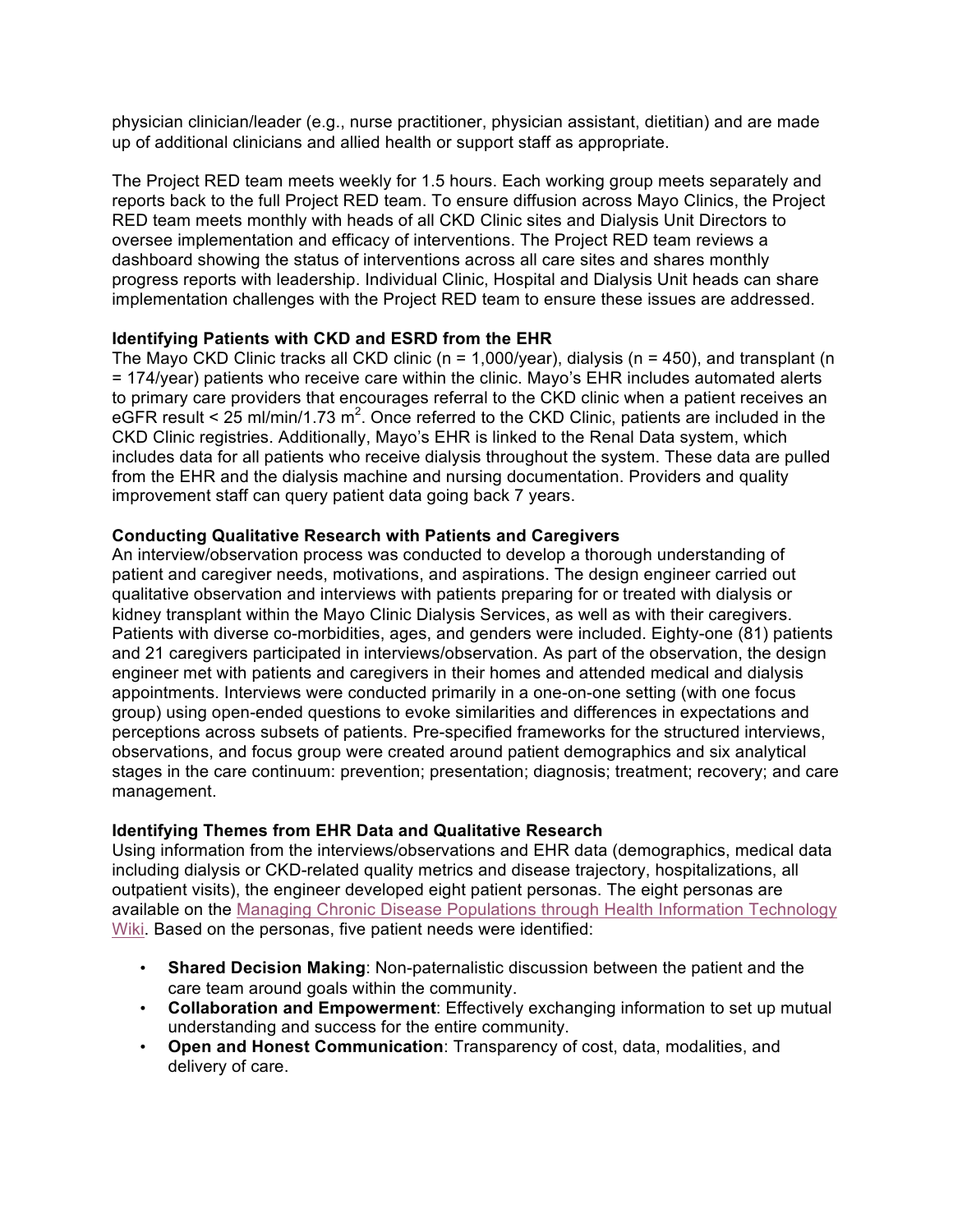- tighter feedback loop translated on the patient level to gain maximum usability of • **Improved Education Intervals and Interpretation**: Real-time information that has a information.
- **Clarified External Relationships**: Mutual understanding of team member roles and activities that would support their capacity to maintain workload for the future state. Note patients and their family units as active members of team.

#### **Evaluating Potential Interventions Against Identified Patient Needs**

 The Project RED team conducted detailed process mapping of current and future ideal states to identify potential interventions for pilot testing using Plan-Do-Study-Act (PDSA) cycles. The team evaluated proposed interventions against the patient needs identified through qualitative research. Only interventions that supported patient needs were moved forward.

#### **Implementing and Monitoring Interventions**

 Improvement strategies for selected interventions were integrated in electronic information care teams and improved patient transitions. Key interventions included: flows, clinic and hospital workflow, and educational materials, establishing consistency among

- • Standardization of hospital care and hospital care team communication.
	- $\circ$  ESRD patients admitted to a designated inpatient unit.
	- $\circ$  Inpatient dialysis registered nurse and nurse practitioner as part of the unit multidisciplinary care team.
	- $\circ$  Standard understanding of roles and expectations for all members of the care team, including patients.
	- $\circ$  EHR tools developed to communicate CKD care plans.
	- $\circ$  Standard admission orders implemented for all ESRD patients.
- • Handoffs and transitions between care settings enhanced by consistent integrated flow of information.
	- $\circ$  Twice-daily multidisciplinary huddles between the inpatient ESRD care team and every hospital admission and conduct a root cause analysis. The huddles are based on the patients' assigned outpatient unit and include the social worker, the outpatient nurse liaisons, and the dialysis scheduler. The huddles also discuss the appropriate outpatient dialysis unit multidisciplinary care teams to review nurse practitioner/physician assistant or sometimes the physician, the in- and the patient's inpatient progress, care plan including medication changes, and anticipated dismissal date and disposition.
	- $\circ$  Dialysis registered nurse and/or nurse practitioner participate in dismissal rounds with the inpatient unit teams.
	- for the patient as they transition into the outpatient setting (diet/fluid restrictions, access care, emergency contact numbers and names, outpatient appointments,  $\circ$  Just-in-time patient educational material "Quick Start" with essential information medication guidance/reconciliation).
	- $\circ$  All in- and outpatient clinicians have access to complete patient data within the EHR.
	- $\circ$  The "Ask Mayo" website provides treatment information (e.g., FAQs) and a list of nephrologists available to primary care clinicians for just-in-time consultation during patient appointments.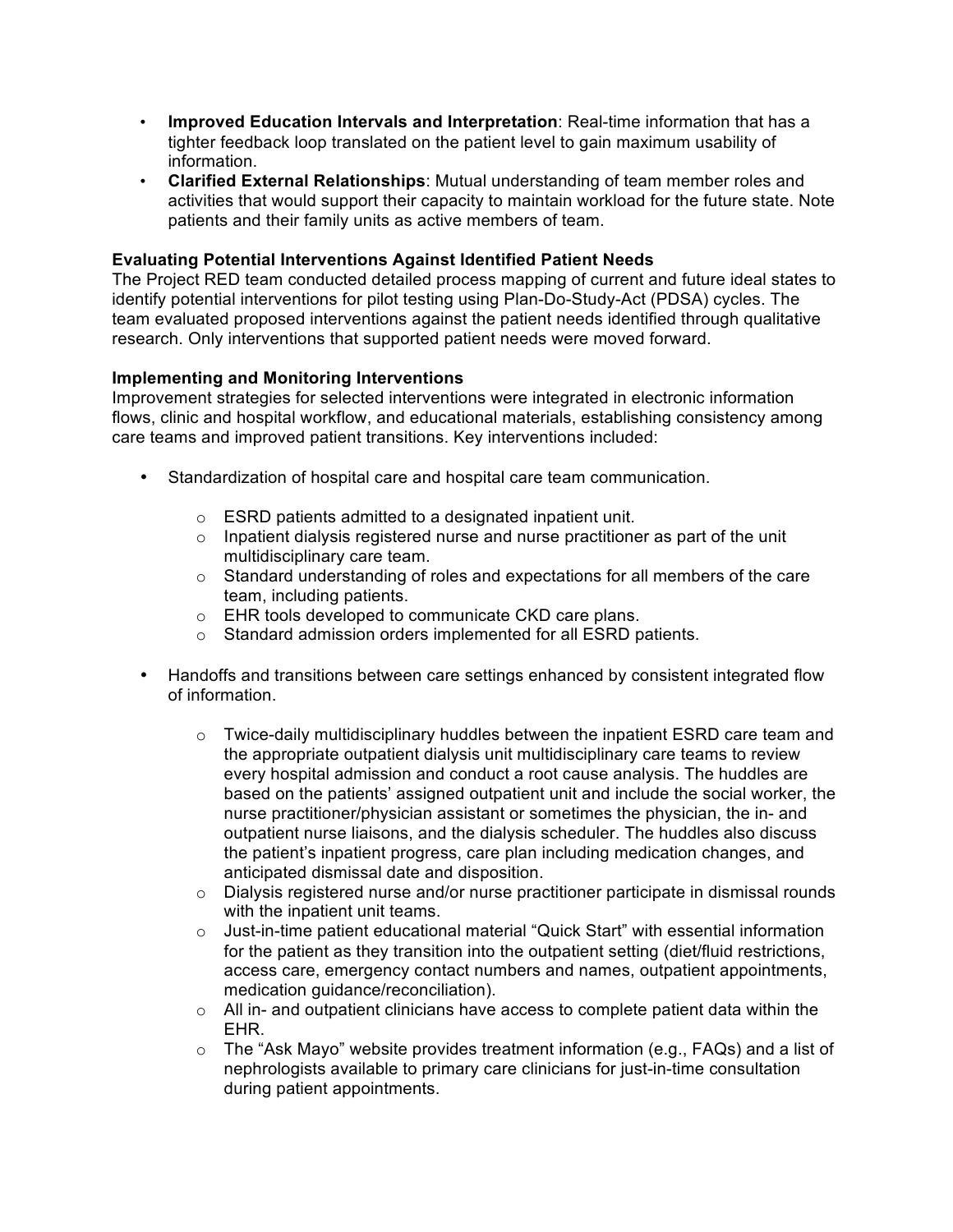- • Expansion of multidisciplinary dialysis care teams to include pharmacists and palliative  care specialists.
	- $\circ$  A palliative care presence was established in the dialysis unit to facilitate discussion of end-of-life issues with patients on a regular basis.
	- $\circ$  Pharmacists participate in provider dialysis rounds and conduct medication reconciliation when a patient starts dialysis, is dismissed from the hospital, or has a significant change in status or clinical concern as identified by the outpatient dialysis nurse, nurse practitioner, physician assistant, or nephrologist. Once on dialysis, the Pharmacist Medication Therapy Management is conducted at least annually.
- • Development and implementation of patient preference-focused education materials and decision aids for patients with CKD and ESRD based on findings of the qualitative research.
	- $\circ$  The materials include cards for each renal replacement therapy modality that address specific lifestyle needs (e.g., travel, diet) and cost of care.
	- o Materials are accessible through the EHR.
- • Education programs for patients with earlier CKD have evolved dramatically under Project RED. One-on-one, nurse-led education has been replaced by group and one-on- one classes led by a nurse practitioner and a dialysis nurse.
	- o Patient education is documented through a multi-authored sheet in the EHR that enables tracking of what education was provided and who provided the education.
- EHR alerts to all providers if GFR < 25 ml/min/1.73 m<sup>2</sup> to consider CKD clinic referral.
- Standardizing care processes for patients with earlier stage CKD.
	- $\circ$  Evidence-based practice CKD care algorithm is available electronically for all providers.
	- o Alerts integrated into the EHR to highlight need for CKD care (e.g., referral to nephrology, avoiding PICC if GFR less than 20ml/min/1,73m2).
	- $\circ$  Provision of CKD management information through the "Ask Mayo" website.

# **Results**

- Decrease in in-hospital dialysis starts due to the implementation of standardized CKD care processes and patient-focused CKD and ESRD education leading to non-urgent dialysis starts for those with progressive or advanced CKD.
- Decreases in the number of 30-day readmissions, in-hospital dialysis sessions, total hospital days, hospital days per 1,000 outpatient runs, total admissions and admissions per 1,000 outpatient dialysis runs between 2011 and 2013.
- Decrease in percent of CKD patients who start dialysis with a catheter.